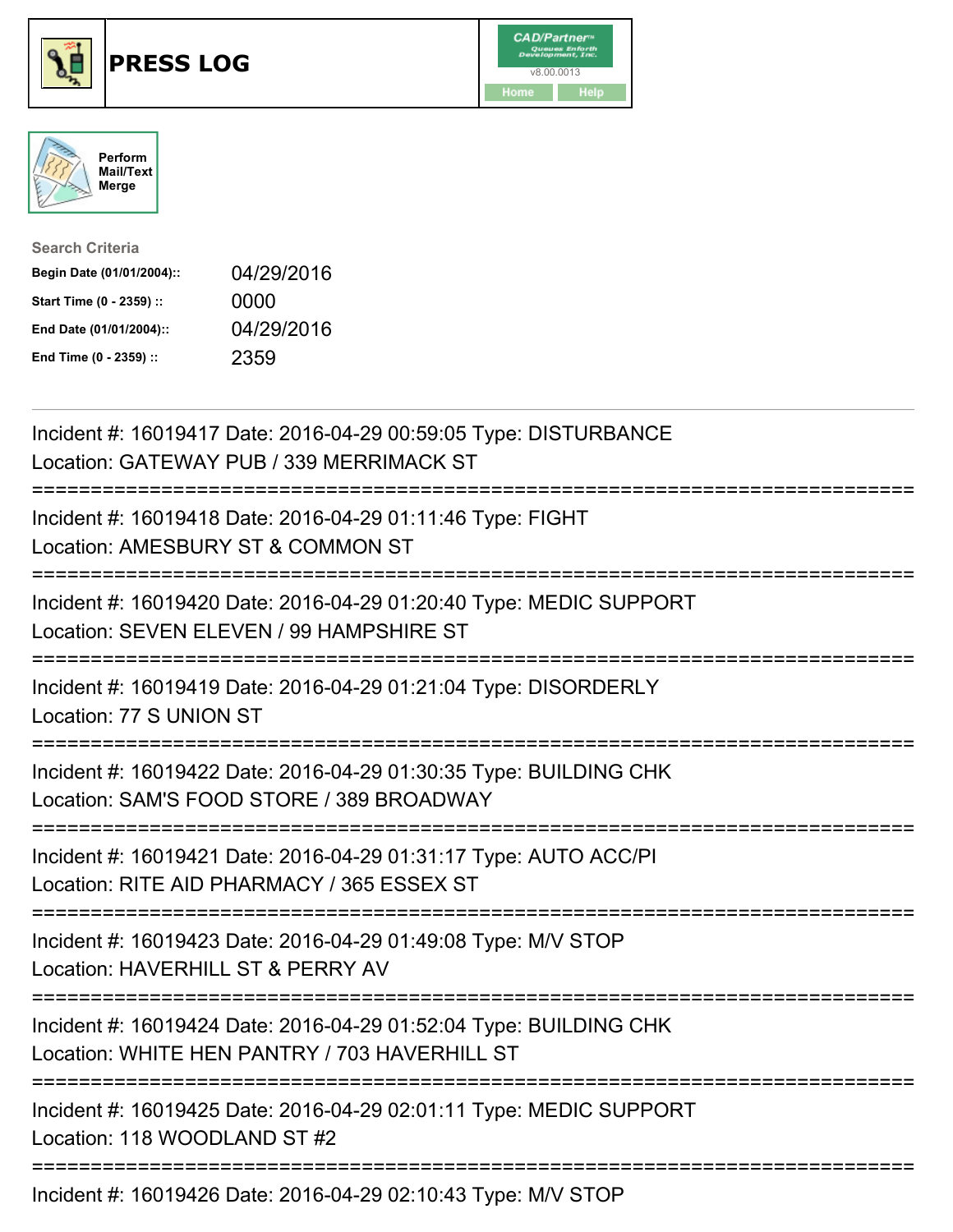| Location: S UNION ST & SALEM ST                                                                              |
|--------------------------------------------------------------------------------------------------------------|
| Incident #: 16019427 Date: 2016-04-29 02:12:12 Type: M/V STOP<br>Location: METHUEN ST & MILL ST              |
| Incident #: 16019428 Date: 2016-04-29 02:14:32 Type: M/V STOP<br>Location: 700 ESSEX ST                      |
| Incident #: 16019429 Date: 2016-04-29 02:18:13 Type: BUILDING CHK<br>Location: 37 ESSEX ST                   |
| Incident #: 16019430 Date: 2016-04-29 02:18:36 Type: BUILDING CHK<br>Location: 700 ESSEX ST                  |
| Incident #: 16019431 Date: 2016-04-29 02:47:51 Type: M/V STOP<br>Location: 22 HOBSON ST                      |
| Incident #: 16019432 Date: 2016-04-29 03:04:54 Type: DOMESTIC/PAST<br>Location: 29 WOODLAND ST               |
| Incident #: 16019433 Date: 2016-04-29 03:27:01 Type: M/V STOP<br>Location: DEWEY ST & RIVERSIDE DR           |
| Incident #: 16019435 Date: 2016-04-29 03:46:11 Type: M/V STOP<br>Location: ANDOVER ST & S BROADWAY           |
| Incident #: 16019434 Date: 2016-04-29 03:48:00 Type: BUILDING CHK<br>Location: 3 DOGS DINER / 13 S BROADWAY  |
| Incident #: 16019436 Date: 2016-04-29 03:49:45 Type: M/V STOP<br>Location: CANAL ST & MARSTON ST             |
| Incident #: 16019437 Date: 2016-04-29 03:55:27 Type: BUILDING CHK<br>Location: FASTENAL / 106 MARSTON ST     |
| Incident #: 16019438 Date: 2016-04-29 04:05:29 Type: BUILDING CHK<br>Location: FREEDOM TIRE / 160 S BROADWAY |
| Incident #: 16019439 Date: 2016-04-29 04:06:41 Type: BUILDING CHK<br>Location: EXXON / 235 WINTHROP AV       |
| <u>Incident #: 16010440 Date: 2016-04-20 04:08:18 Tyne: MAI STOP</u>                                         |

Incident #: 16019440 Date: 2016-04-29 04:08:18 Type: M/V STOP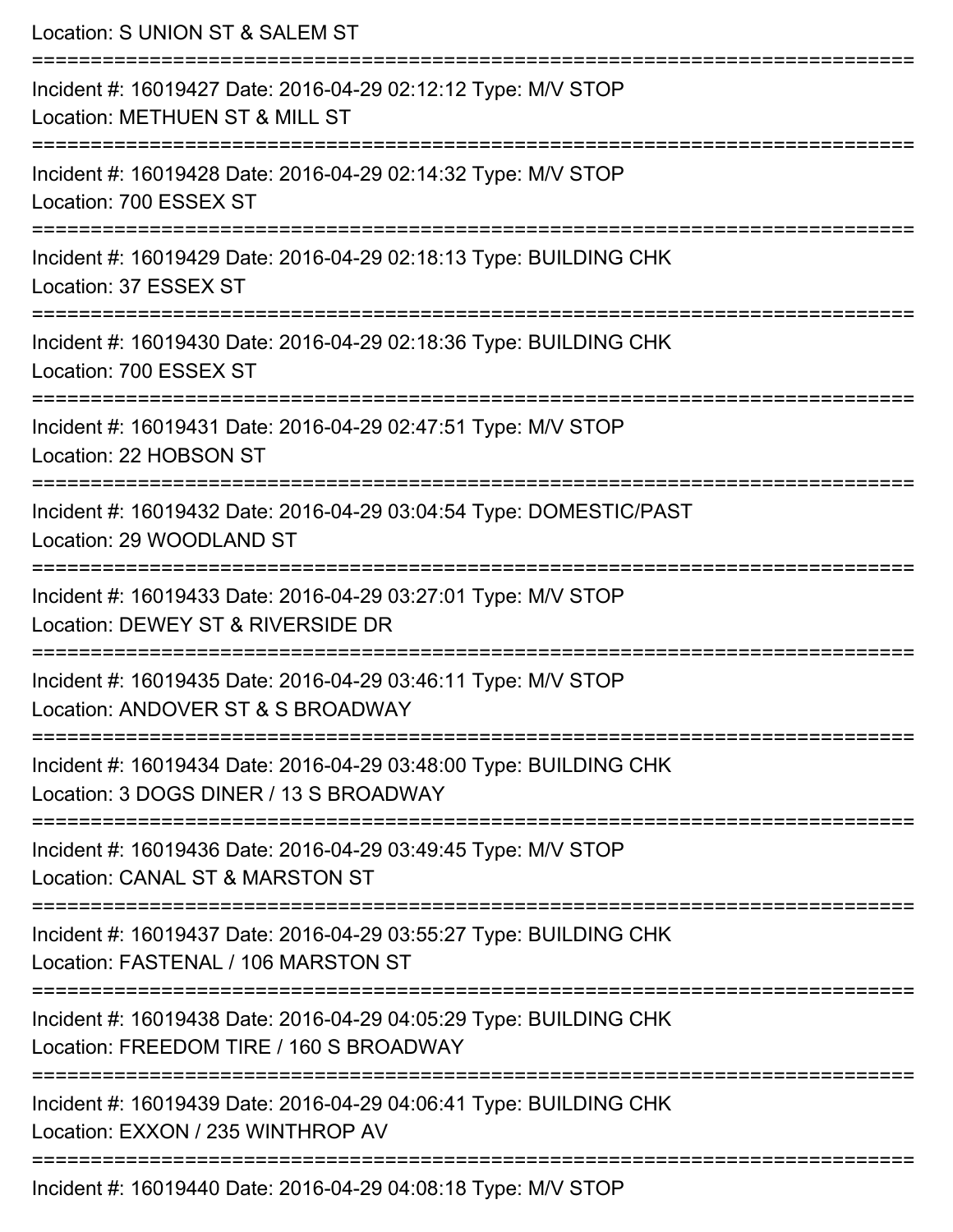| Incident #: 16019441 Date: 2016-04-29 04:09:36 Type: M/V STOP<br>Location: BROADWAY & WATER ST                         |
|------------------------------------------------------------------------------------------------------------------------|
| Incident #: 16019442 Date: 2016-04-29 04:12:00 Type: BUILDING CHK<br>Location: PANTHER AUTO / 182 COMMON ST            |
| Incident #: 16019443 Date: 2016-04-29 04:16:17 Type: BUILDING CHK<br>Location: METROPOLITAN AUTO BODY / 341 S BROADWAY |
| Incident #: 16019444 Date: 2016-04-29 04:23:49 Type: MEDIC SUPPORT<br>Location: 381 HAMPSHIRE ST FL 3                  |
| Incident #: 16019445 Date: 2016-04-29 04:37:19 Type: BUILDING CHK<br>Location: DUNKIN DONUTS / 63 S UNION ST           |
| Incident #: 16019446 Date: 2016-04-29 05:04:21 Type: BUILDING CHK<br>Location: SUN RENTAL / 252 WATER ST               |
| Incident #: 16019447 Date: 2016-04-29 05:14:30 Type: MEDIC SUPPORT<br>Location: 32 MONMOUTH ST #2                      |
| Incident #: 16019448 Date: 2016-04-29 05:56:02 Type: BUILDING CHK<br>Location: BM MINI MARKET / 110 PARKER ST          |
| Incident #: 16019449 Date: 2016-04-29 05:56:53 Type: MEDIC SUPPORT<br>Location: 75 BERKELEY ST #1                      |
| Incident #: 16019450 Date: 2016-04-29 06:54:20 Type: INVESTIGATION<br>Location: 57 SARGENT ST                          |
| Incident #: 16019451 Date: 2016-04-29 07:10:43 Type: MEDIC SUPPORT<br>Location: COR UNUM MEAL CENTER / 191 SALEM ST    |
| Incident #: 16019452 Date: 2016-04-29 07:17:17 Type: PARK & WALK<br>Location: BROADWAY & HAVERHILL ST                  |
| Incident #: 16019453 Date: 2016-04-29 07:23:04 Type: MEDIC SUPPORT<br>Location: 29 BELMONT ST                          |
| Incident #: 16019454 Date: 2016-04-29 08:01:14 Type: NOTIFICATION                                                      |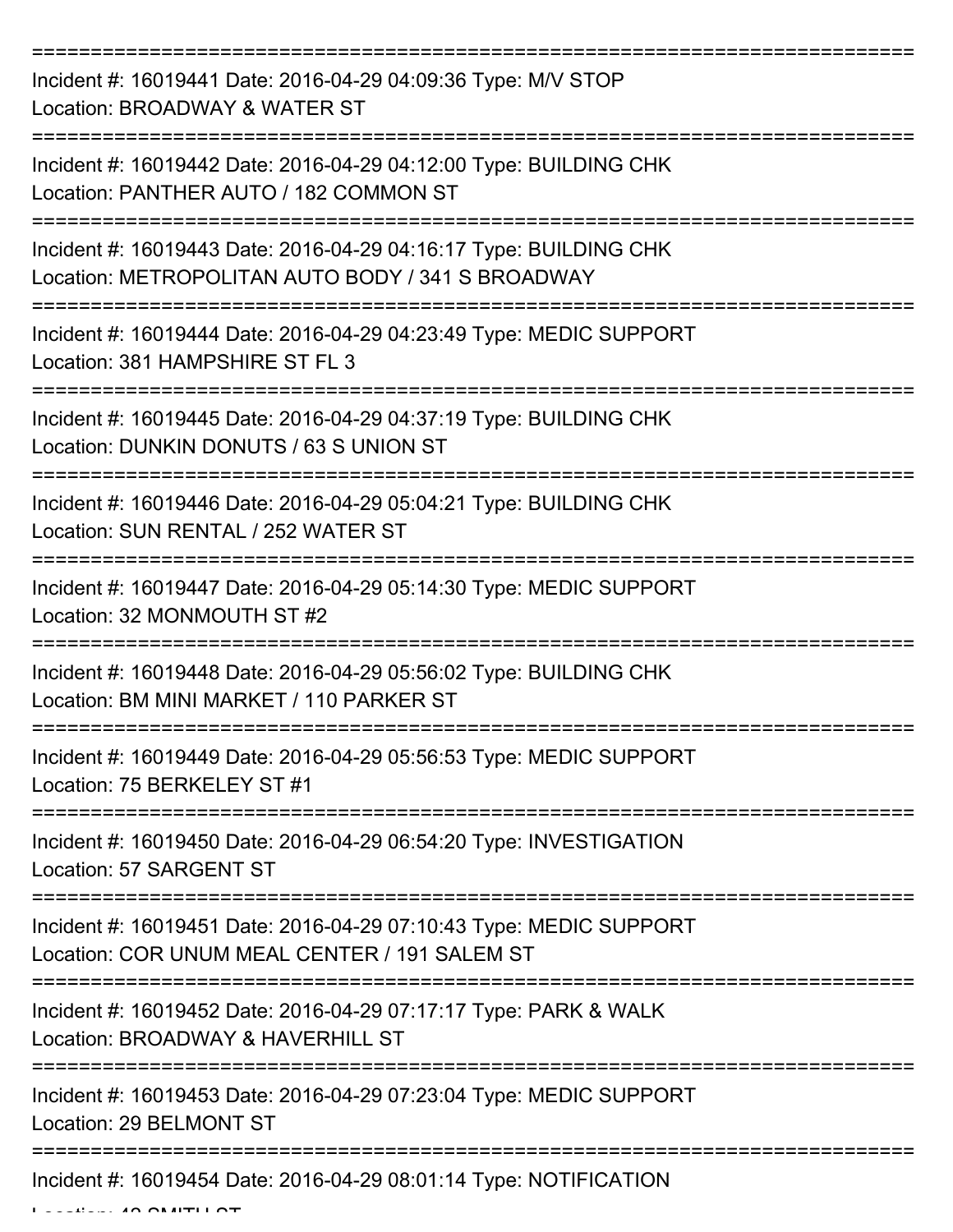| Incident #: 16019455 Date: 2016-04-29 08:02:45 Type: STOL/MV/PAS<br>Location: 65 STEARNS AV                                      |
|----------------------------------------------------------------------------------------------------------------------------------|
| Incident #: 16019456 Date: 2016-04-29 08:19:59 Type: DISTURBANCE<br>Location: LAWRENCE INTERSTATE TRANSPORTA / 154 BROADWAY      |
| Incident #: 16019457 Date: 2016-04-29 08:27:32 Type: TOW OF M/V<br>Location: 40 WHITE ST                                         |
| Incident #: 16019458 Date: 2016-04-29 08:28:40 Type: STOL/MV/PAS<br>Location: 22 WASHINGTON ST                                   |
| Incident #: 16019459 Date: 2016-04-29 08:34:20 Type: ALARM/BURG<br>Location: 23 EUTAW ST<br>==================================== |
| Incident #: 16019460 Date: 2016-04-29 08:55:14 Type: MEDIC SUPPORT<br>Location: CLASSIC BILLIARD CLUB / 487 ESSEX ST             |
| Incident #: 16019461 Date: 2016-04-29 09:28:48 Type: RECOV/STOL/MV<br><b>Location: 42 CONGRESS ST</b><br>==============          |
| Incident #: 16019462 Date: 2016-04-29 09:36:36 Type: INVEST CONT<br>Location: 34 HAVERHILL ST                                    |
| Incident #: 16019463 Date: 2016-04-29 10:00:44 Type: M/V STOP<br>Location: BROADWAY & VALLEY ST                                  |
| Incident #: 16019464 Date: 2016-04-29 10:06:27 Type: FIGHT<br>Location: 205 BROADWAY                                             |
| ====================<br>Incident #: 16019465 Date: 2016-04-29 10:08:44 Type: SUS PERS/MV<br>Location: BURGER KING / 187 BROADWAY |
| Incident #: 16019466 Date: 2016-04-29 10:14:42 Type: M/V STOP<br>Location: BRADFORD ST & BROADWAY                                |
| Incident #: 16019467 Date: 2016-04-29 10:17:25 Type: MV/BLOCKING<br>Location: ESSEX ST & FRANKLIN ST                             |
| Incident #: 16019468 Date: 2016-04-29 10:19:29 Type: INVEST CONT                                                                 |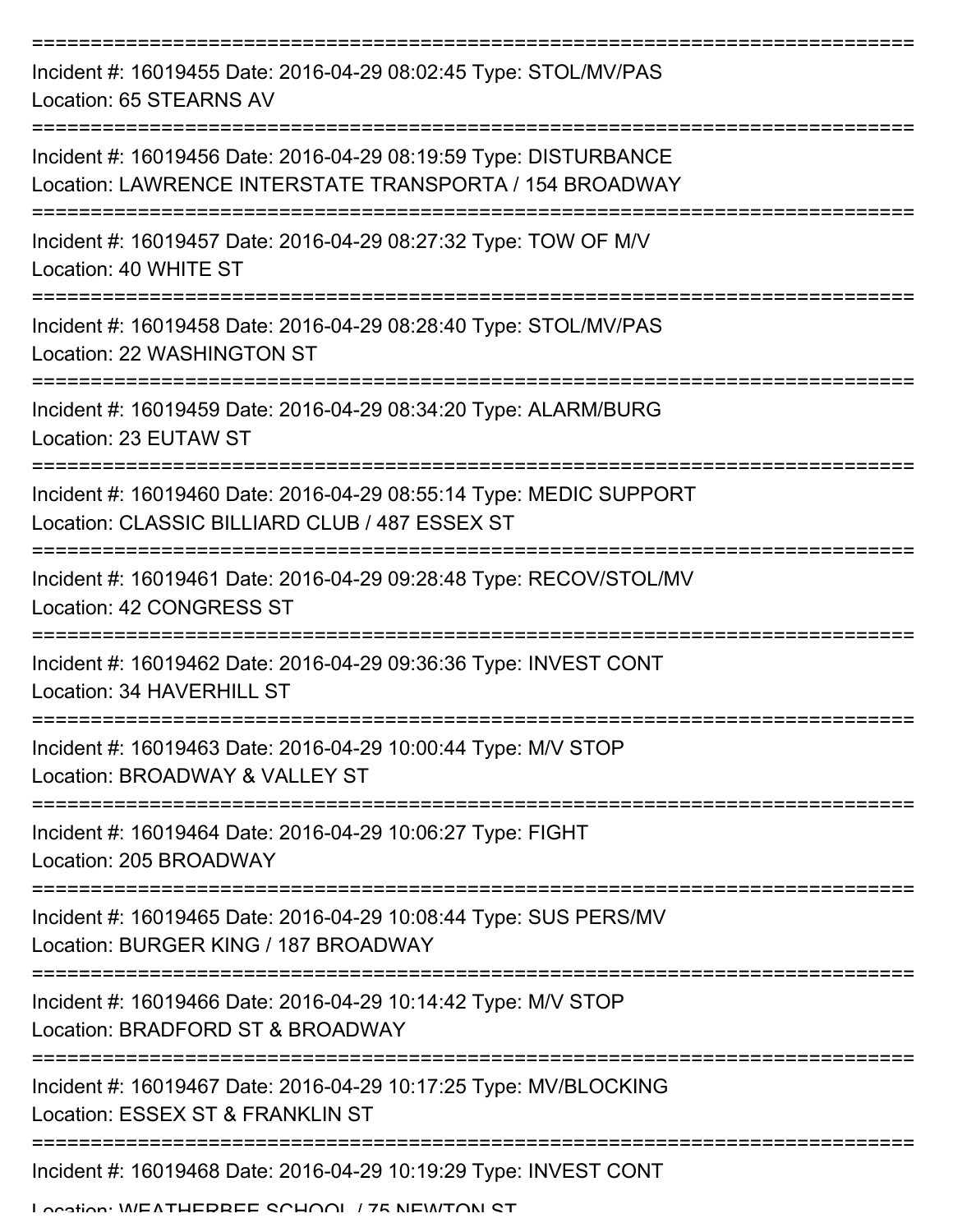| Incident #: 16019469 Date: 2016-04-29 10:22:31 Type: HIT & RUN M/V<br>Location: 34 HAVERHILL ST                       |
|-----------------------------------------------------------------------------------------------------------------------|
| Incident #: 16019470 Date: 2016-04-29 10:27:23 Type: ANIMAL COMPL<br>Location: 51 BODWELL ST                          |
| Incident #: 16019471 Date: 2016-04-29 10:31:12 Type: ASSSIT OTHER PD<br>Location: 2 APPLETON ST                       |
| Incident #: 16019472 Date: 2016-04-29 10:42:18 Type: M/V STOP<br>Location: 67 MT VERNON ST                            |
| Incident #: 16019473 Date: 2016-04-29 10:51:39 Type: M/V STOP<br>Location: BROADWAY & CROSS                           |
| Incident #: 16019474 Date: 2016-04-29 10:53:51 Type: AUTO ACC/NO PI<br>Location: COMMON ST & HAMPSHIRE ST             |
| Incident #: 16019475 Date: 2016-04-29 10:56:48 Type: SUS PERS/MV<br>Location: ARLINGTON ST & WALNUT ST                |
| Incident #: 16019476 Date: 2016-04-29 10:57:42 Type: DRUG VIO<br>Location: 7 E LAUREL ST                              |
| --------------------<br>Incident #: 16019477 Date: 2016-04-29 11:15:08 Type: SUS PERS/MV<br>Location: 298 LAWRENCE ST |
| Incident #: 16019478 Date: 2016-04-29 11:15:15 Type: STOL/MV/PAS<br>Location: 96 TRENTON ST #2                        |
| Incident #: 16019479 Date: 2016-04-29 11:18:55 Type: M/V STOP<br>Location: FRANKLIN ST & LOWELL ST                    |
| Incident #: 16019480 Date: 2016-04-29 11:19:29 Type: TOW OF M/V<br>Location: 144 COMMON ST                            |
| Incident #: 16019482 Date: 2016-04-29 11:21:32 Type: SUS PERS/MV<br>Location: METHUEN ST & MILL ST                    |
| Incident #: 16019481 Date: 2016-04-29 11:22:10 Type: M/V STOP<br>Location: MARKET ST & OSGOOD ST                      |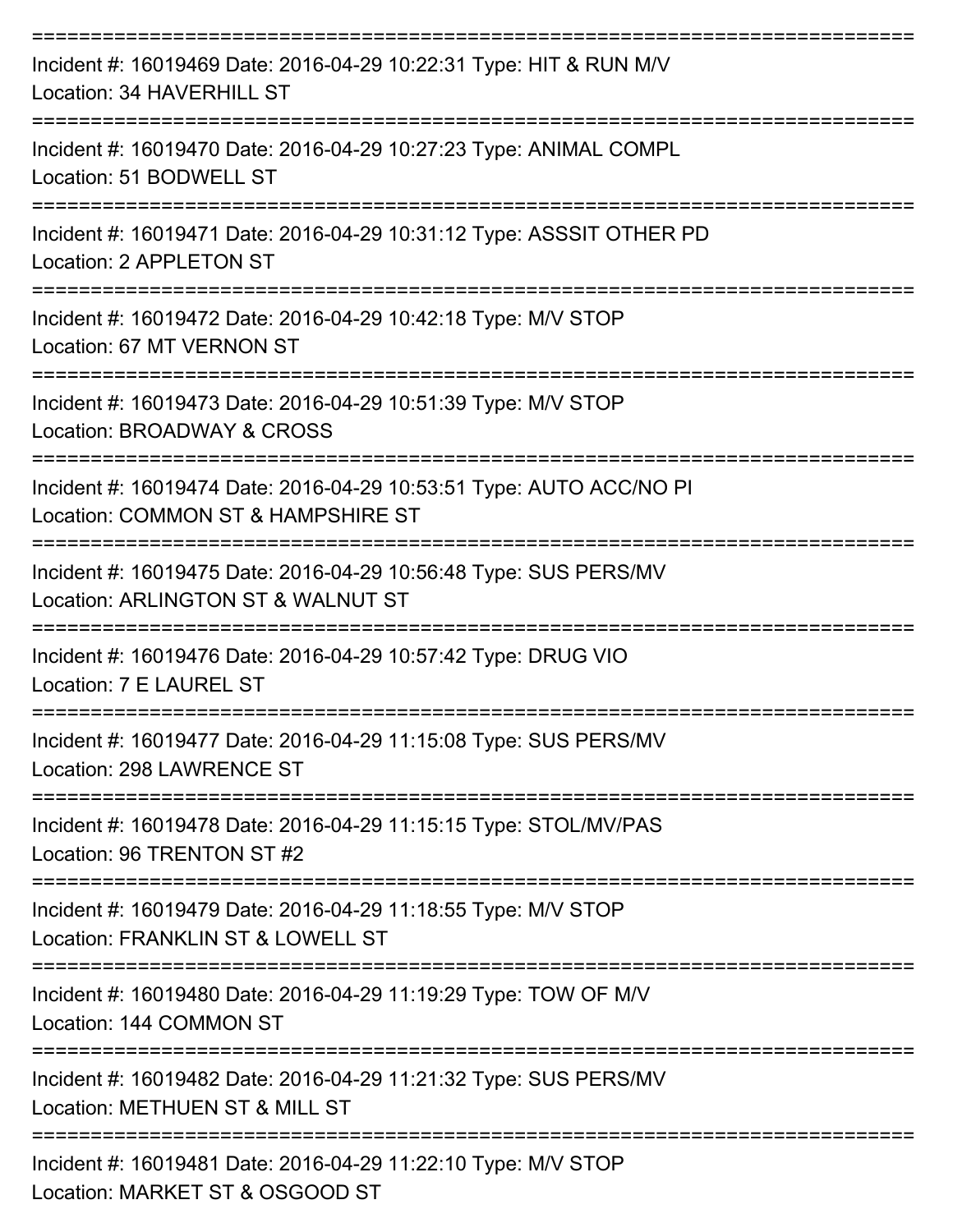| Incident #: 16019483 Date: 2016-04-29 11:25:40 Type: NEIGHBOR PROB<br>Location: 81 CROSS ST FL 1ST                                    |
|---------------------------------------------------------------------------------------------------------------------------------------|
| Incident #: 16019484 Date: 2016-04-29 11:27:07 Type: M/V STOP<br>Location: COMMON ST & JACKSON ST                                     |
| Incident #: 16019485 Date: 2016-04-29 11:30:29 Type: M/V STOP<br>Location: S UNION ST & SALEM ST<br>================================  |
| Incident #: 16019486 Date: 2016-04-29 11:38:27 Type: M/V STOP<br>Location: COMMON ST & JACKSON ST                                     |
| Incident #: 16019487 Date: 2016-04-29 11:40:15 Type: M/V STOP<br>Location: LORING ST & SHAWSHEEN RD<br>============================== |
| Incident #: 16019488 Date: 2016-04-29 11:44:17 Type: SUS PERS/MV<br>Location: FARLEY ST & S BROADWAY                                  |
| Incident #: 16019489 Date: 2016-04-29 11:48:01 Type: M/V STOP<br>Location: 348 BROADWAY                                               |
| Incident #: 16019490 Date: 2016-04-29 11:49:44 Type: M/V STOP<br>Location: BROADWAY & LOWELL ST                                       |
| Incident #: 16019491 Date: 2016-04-29 11:51:20 Type: M/V STOP<br>Location: COMMON ST & JACKSON ST                                     |
| Incident #: 16019492 Date: 2016-04-29 11:56:17 Type: M/V STOP<br>Location: BROADWAY & LOWELL ST                                       |
| Incident #: 16019493 Date: 2016-04-29 11:57:19 Type: SUS PERS/MV<br>Location: ALDER ST & HAMPSHIRE ST                                 |
| Incident #: 16019494 Date: 2016-04-29 11:58:48 Type: M/V STOP<br>Location: BROADWAY & LOWELL ST                                       |
| Incident #: 16019495 Date: 2016-04-29 12:00:21 Type: LOST PROPERTY<br>Location: 30 HALL ST FL 2                                       |
| Incident #: 16019496 Date: 2016-04-29 12:13:17 Type: AUTO ACC/NO PI<br>Location: BROADWAY & LOWELL ST                                 |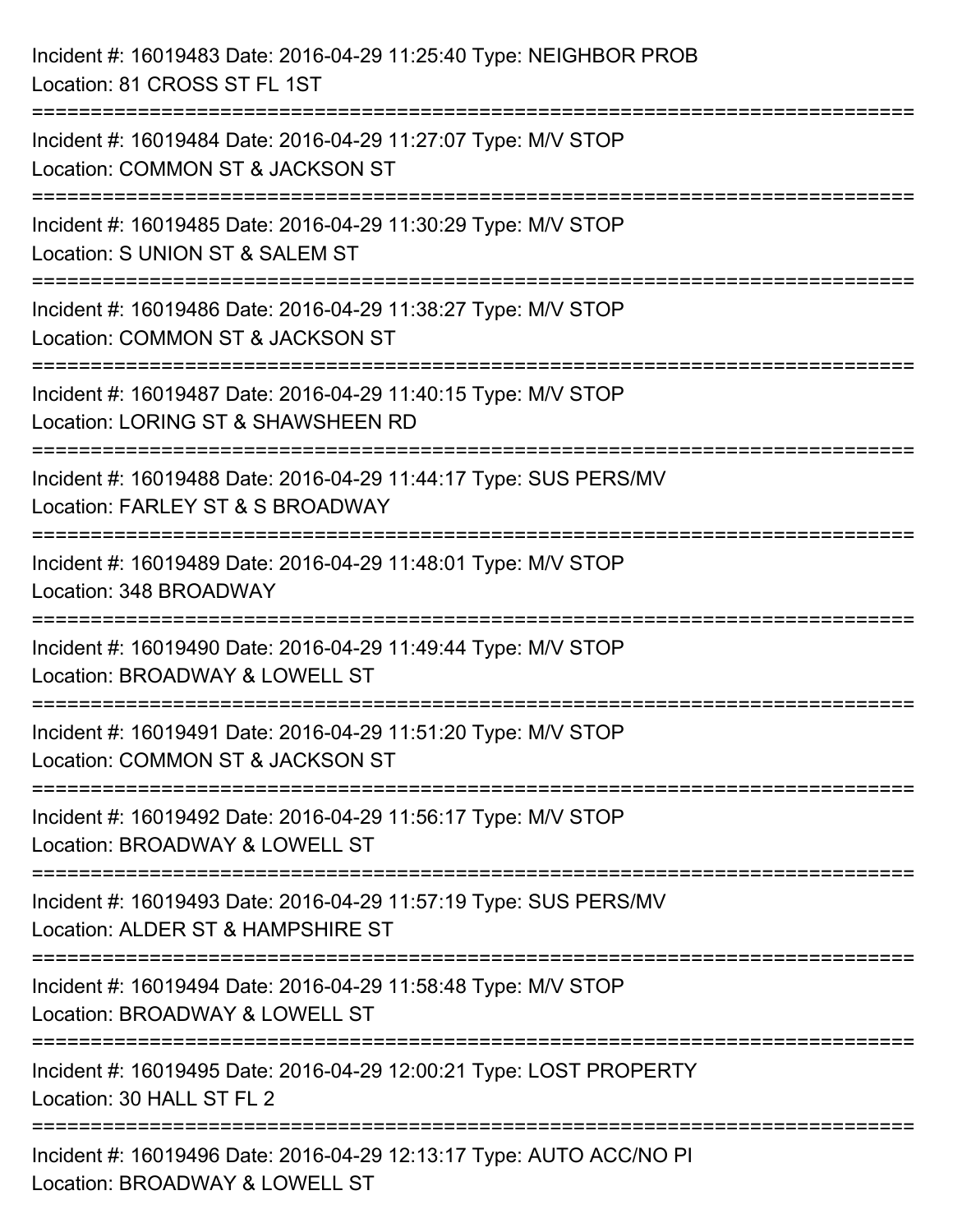| Incident #: 16019497 Date: 2016-04-29 12:18:51 Type: M/V STOP<br>Location: 360 MT VERNON ST                                                       |
|---------------------------------------------------------------------------------------------------------------------------------------------------|
| Incident #: 16019498 Date: 2016-04-29 12:27:19 Type: INVESTIGATION<br>Location: 28 PLEASANT ST                                                    |
| Incident #: 16019499 Date: 2016-04-29 12:39:20 Type: LARCENY/PAST<br>Location: 671 ESSEX ST                                                       |
| Incident #: 16019500 Date: 2016-04-29 12:43:41 Type: RECOV/STOL/MV<br>Location: 101 STEARNS AV                                                    |
| Incident #: 16019501 Date: 2016-04-29 12:46:45 Type: COURT DOC SERVE<br>Location: ARLINGTON CLUB / 564 HAMPSHIRE ST<br>========================== |
| Incident #: 16019502 Date: 2016-04-29 12:48:44 Type: UNWANTEDGUEST<br>Location: G. DEMERS FINE WATCH &CLOCK RE / 206 BROADWAY                     |
| Incident #: 16019503 Date: 2016-04-29 13:28:11 Type: GENERAL SERV<br>Location: 70 N PARISH RD                                                     |
| Incident #: 16019504 Date: 2016-04-29 13:29:53 Type: RECOV/STOL/MV<br>Location: 83 ALLSTON ST                                                     |
| Incident #: 16019505 Date: 2016-04-29 13:31:14 Type: M/V STOP<br>Location: APPLETON ST & ESSEX ST                                                 |
| Incident #: 16019506 Date: 2016-04-29 13:41:51 Type: M/V STOP<br>Location: 74 SALEM ST                                                            |
| Incident #: 16019507 Date: 2016-04-29 13:44:35 Type: M/V STOP<br>Location: LORING ST & SHAWSHEEN RD                                               |
| Incident #: 16019508 Date: 2016-04-29 13:48:15 Type: M/V STOP<br>Location: S UNION ST & SALEM ST                                                  |
| Incident #: 16019509 Date: 2016-04-29 13:52:30 Type: KEEP PEACE<br>Location: 386 SALEM ST FL 1                                                    |
| Incident #: 16019510 Date: 2016-04-29 14:04:57 Type: M/V STOP<br>Location: LAFAYETTE AV & S BROADWAY                                              |

===========================================================================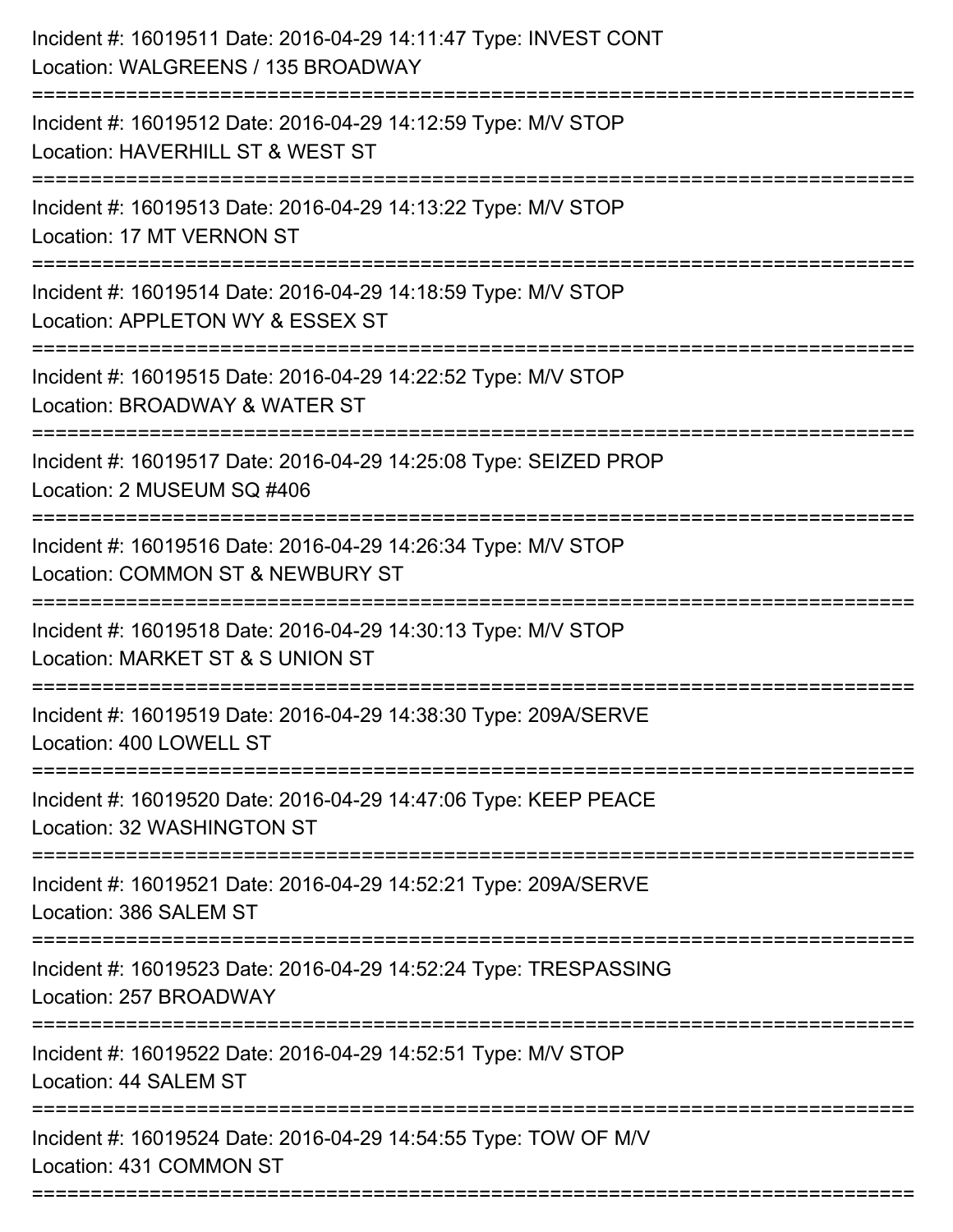Location: 200 COMMON ST

| Incident #: 16019526 Date: 2016-04-29 15:14:51 Type: MV/BLOCKING<br>Location: OSGOOD ST & SALEM ST   |
|------------------------------------------------------------------------------------------------------|
| Incident #: 16019527 Date: 2016-04-29 15:20:06 Type: STOL/MV/PAS<br>Location: 41 BYRON AV            |
| Incident #: 16019528 Date: 2016-04-29 15:23:01 Type: INVEST CONT<br>Location: 222 ESSEX ST           |
| Incident #: 16019529 Date: 2016-04-29 15:24:06 Type: M/V STOP<br>Location: 200 COMMON ST             |
| Incident #: 16019530 Date: 2016-04-29 15:26:32 Type: CK WELL BEING<br>Location: 25 PHILLIPS ST       |
| Incident #: 16019531 Date: 2016-04-29 15:29:51 Type: INVEST CONT<br>Location: 77 S UNION ST          |
| Incident #: 16019532 Date: 2016-04-29 15:34:07 Type: M/V STOP<br>Location: AMESBURY ST & ESSEX ST    |
| Incident #: 16019533 Date: 2016-04-29 15:44:09 Type: FIGHT<br>Location: EVERETT ST & SANBORN ST      |
| Incident #: 16019534 Date: 2016-04-29 15:59:38 Type: TOW OF M/V<br>Location: BROADWAY & COMMON ST    |
| Incident #: 16019535 Date: 2016-04-29 16:26:24 Type: INVESTIGATION<br>Location: 142 S UNION ST       |
| Incident #: 16019536 Date: 2016-04-29 16:27:22 Type: AUTO ACC/PED<br>Location: S BROADWAY & SALEM ST |
| Incident #: 16019537 Date: 2016-04-29 16:40:26 Type: INVESTIGATION<br>Location: 92 S UNION ST        |
| Incident #: 16019538 Date: 2016-04-29 16:47:34 Type: MEDIC SUPPORT<br>Location: 90 LOWELL ST         |
|                                                                                                      |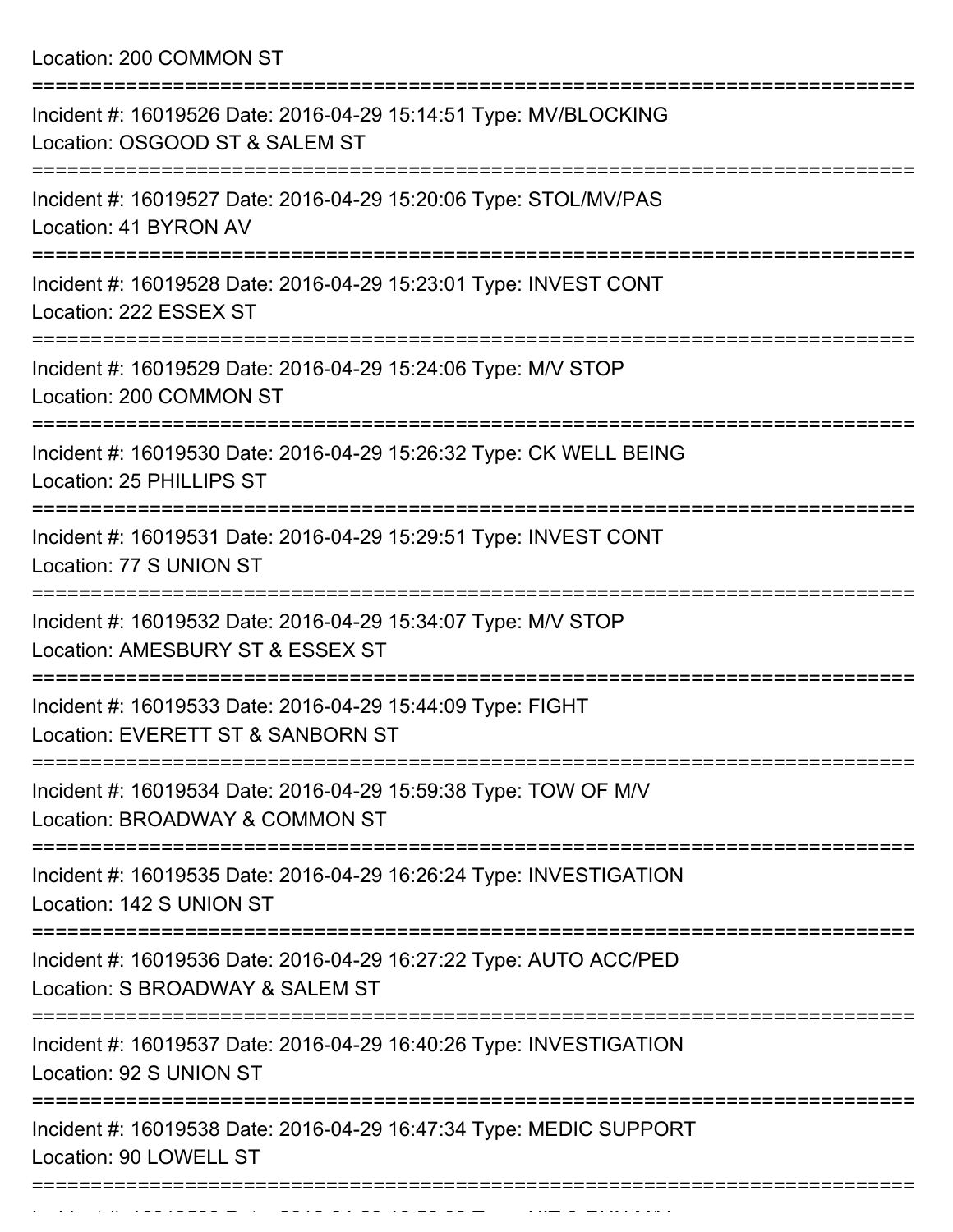| Location: LAWRENCE GENERAL HOSPITAL / 1 GENERAL ST                                                           |
|--------------------------------------------------------------------------------------------------------------|
| Incident #: 16019540 Date: 2016-04-29 16:58:28 Type: CK WELL BEING<br>Location: 87 TRENTON ST                |
| Incident #: 16019541 Date: 2016-04-29 17:11:34 Type: LARCENY/PROG<br>Location: 114 WATER ST                  |
| Incident #: 16019542 Date: 2016-04-29 17:14:56 Type: M/V STOP<br>Location: ACTON ST & BROADWAY               |
| Incident #: 16019543 Date: 2016-04-29 17:16:02 Type: THREATS<br>Location: 142 HOWARD ST                      |
| Incident #: 16019544 Date: 2016-04-29 17:28:56 Type: 209A/VIOLATION<br>Location: 11 DAISY ST                 |
| Incident #: 16019545 Date: 2016-04-29 17:33:27 Type: AUTO ACC/UNK PI<br>Location: ARLINGTON ST & LAWRENCE ST |
| Incident #: 16019546 Date: 2016-04-29 17:37:44 Type: SUS PERS/MV<br>Location: 78 BUTLER ST                   |
| Incident #: 16019547 Date: 2016-04-29 17:44:53 Type: STOL/MV/PAS<br>Location: 42 SMITH ST                    |
| Incident #: 16019548 Date: 2016-04-29 17:48:31 Type: M/V STOP<br>Location: ANDOVER ST & BALLARD RD           |
| Incident #: 16019549 Date: 2016-04-29 17:49:56 Type: COURT DOC SERVE<br>Location: 92 CHESTER ST              |
| Incident #: 16019551 Date: 2016-04-29 18:01:47 Type: DISTURBANCE<br>Location: BIRCHWOOD RD & LAWRENCE ST     |
| Incident #: 16019550 Date: 2016-04-29 18:01:55 Type: M/V STOP<br>Location: HAMPSHIRE ST & VALLEY ST          |
| Incident #: 16019552 Date: 2016-04-29 18:04:34 Type: MEDIC SUPPORT<br>Location: JB LOUNGE / 151 S UNION ST   |
|                                                                                                              |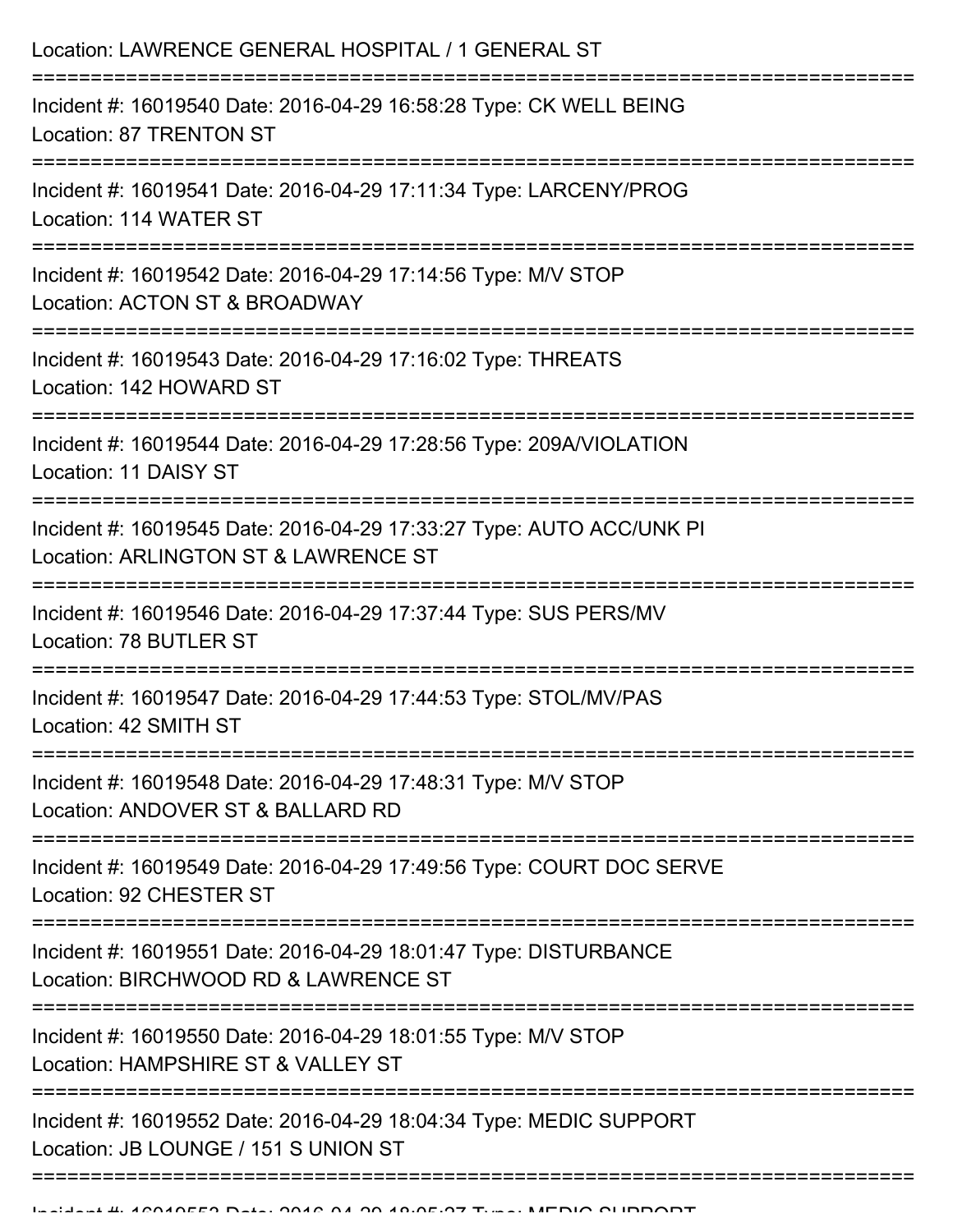| Location: JB LOUNGE / 151 S UNION ST                                                                                               |
|------------------------------------------------------------------------------------------------------------------------------------|
| Incident #: 16019554 Date: 2016-04-29 18:07:31 Type: SUS PERS/MV<br>Location: 41 DOYLE ST                                          |
| Incident #: 16019555 Date: 2016-04-29 18:13:02 Type: ALARM/BURG<br>Location: BUTLER RENTAL / 293 HAMPSHIRE ST                      |
| Incident #: 16019557 Date: 2016-04-29 18:27:49 Type: A&B PAST<br>Location: 2 APPLETON ST                                           |
| Incident #: 16019556 Date: 2016-04-29 18:28:02 Type: M/V STOP<br>Location: 137 LAWRENCE ST                                         |
| Incident #: 16019558 Date: 2016-04-29 18:28:37 Type: M/V STOP<br>Location: 137 LAWRENCE ST                                         |
| Incident #: 16019559 Date: 2016-04-29 18:29:53 Type: M/V STOP<br>Location: CRAWFORD ST & EXETER ST                                 |
| Incident #: 16019560 Date: 2016-04-29 18:39:11 Type: M/V STOP<br>Location: HAVERHILL ST & JACKSON ST                               |
| Incident #: 16019561 Date: 2016-04-29 18:45:36 Type: DISTURBANCE<br>Location: 17 HOLTON ST FL 3                                    |
| =============================<br>Incident #: 16019562 Date: 2016-04-29 18:49:26 Type: M/V STOP<br>Location: BRADFORD ST & BROADWAY |
| Incident #: 16019563 Date: 2016-04-29 18:50:00 Type: M/V STOP<br>Location: CHESTER ST & S BROADWAY                                 |
| Incident #: 16019564 Date: 2016-04-29 18:54:24 Type: HIT & RUN M/V<br>Location: NEWTON ST & SALEM ST                               |
| Incident #: 16019565 Date: 2016-04-29 19:13:59 Type: M/V STOP<br>Location: BOWDOIN ST & S BROADWAY                                 |
| Incident #: 16019566 Date: 2016-04-29 19:17:54 Type: NEIGHBOR PROB<br><b>Location: 8 SHERMAN ST</b>                                |
|                                                                                                                                    |

Incident #: 16019567 Date: 2016-04-29 19:24:28 Type: NOISE ORD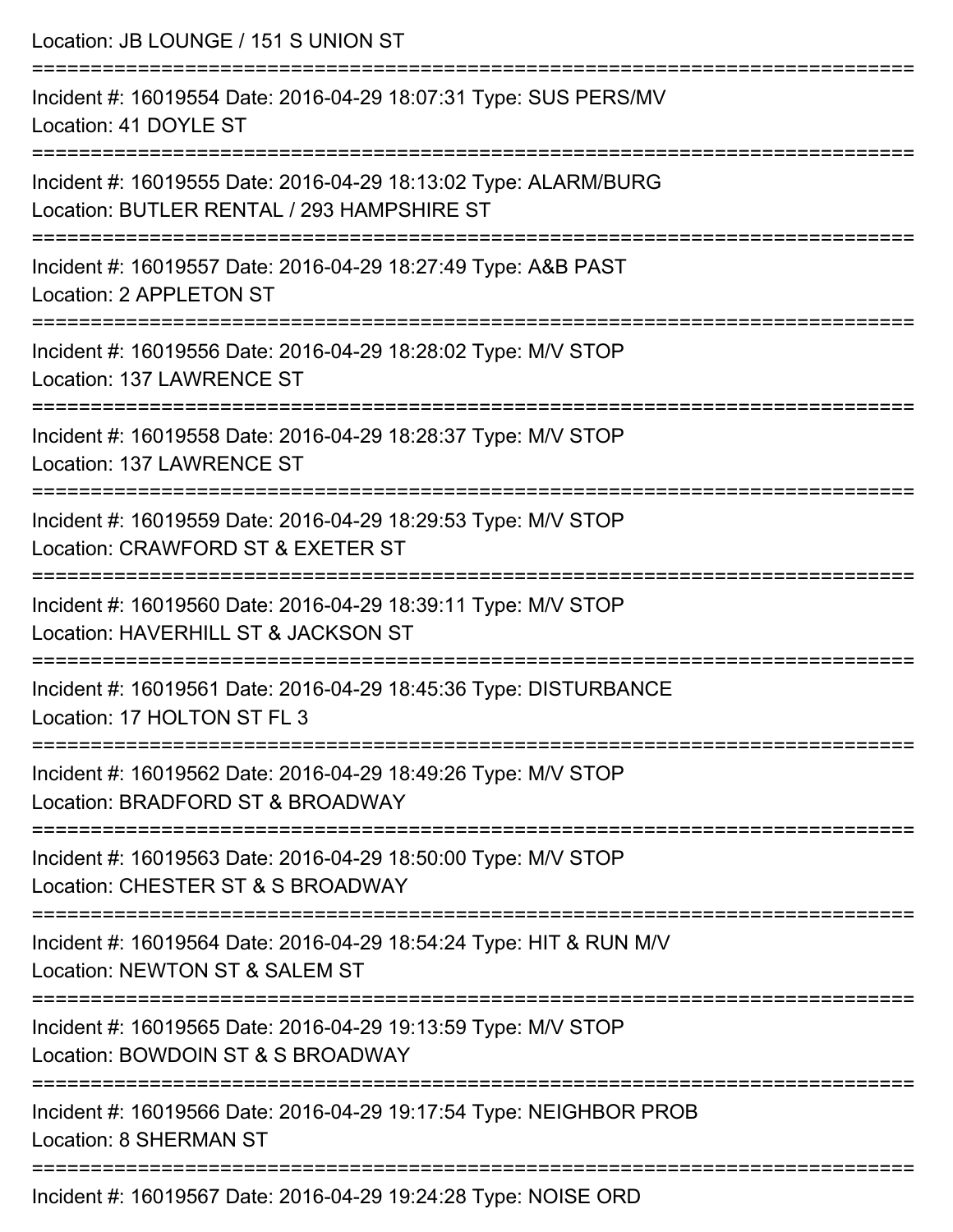| Incident #: 16019568 Date: 2016-04-29 19:29:10 Type: M/V STOP<br>Location: 205 BROADWAY                                   |
|---------------------------------------------------------------------------------------------------------------------------|
| Incident #: 16019569 Date: 2016-04-29 19:34:46 Type: M/V STOP<br>Location: BROADWAY & LOWELL ST                           |
| Incident #: 16019570 Date: 2016-04-29 19:43:34 Type: MAL DAMAGE<br>Location: J AND B LOUNGE / 151 S UNION ST              |
| Incident #: 16019571 Date: 2016-04-29 19:44:45 Type: M/V STOP<br>Location: ESSEX ST & HAMPSHIRE ST                        |
| Incident #: 16019572 Date: 2016-04-29 19:59:59 Type: M/V STOP<br>Location: ANDOVER ST & BROOKFIELD ST                     |
| =================<br>Incident #: 16019573 Date: 2016-04-29 20:31:43 Type: DISTURBANCE<br>Location: S BOWDOIN              |
| Incident #: 16019575 Date: 2016-04-29 20:32:59 Type: SHOTS FIRED<br>Location: 25 MARSTON ST                               |
| Incident #: 16019574 Date: 2016-04-29 20:33:52 Type: M/V STOP<br>Location: 360 BROADWAY                                   |
| --------------<br>Incident #: 16019576 Date: 2016-04-29 20:36:13 Type: UNWANTEDGUEST<br>Location: MCDONALDS / 50 BROADWAY |
| Incident #: 16019577 Date: 2016-04-29 20:45:51 Type: M/V STOP<br>Location: HAMPSHIRE ST & LOWELL ST                       |
| Incident #: 16019578 Date: 2016-04-29 20:50:33 Type: M/V STOP<br>Location: HAMPSHIRE ST & LOWELL ST                       |
| Incident #: 16019579 Date: 2016-04-29 21:04:52 Type: MV/BLOCKING<br>Location: 22 HILLTOP AV                               |
| Incident #: 16019580 Date: 2016-04-29 21:19:03 Type: M/V STOP<br>Location: S UNION ST & SPRINGFIELD ST                    |
| Incident #: 16019581 Date: 2016-04-29 21:20:03 Type: INVEST CONT                                                          |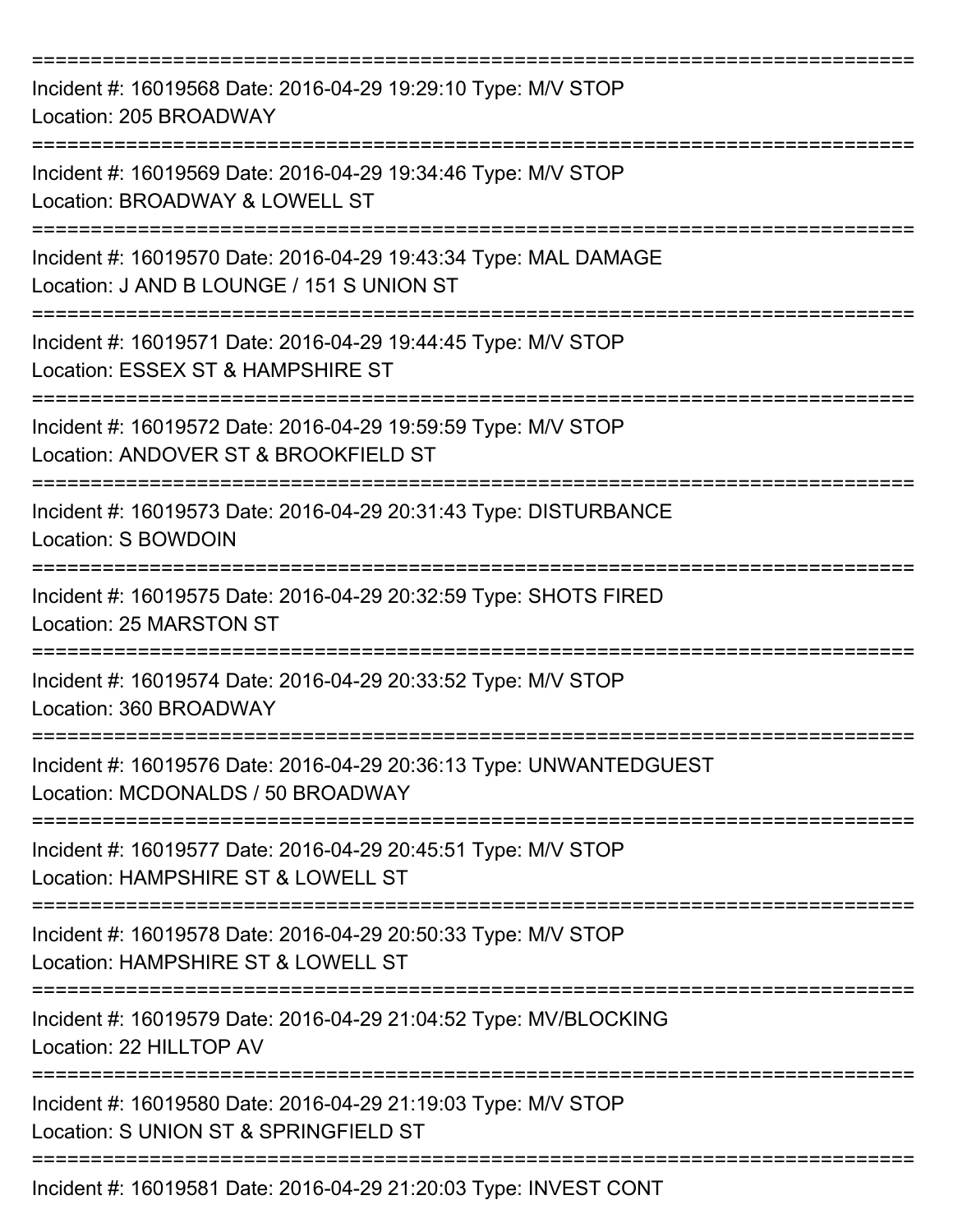| Incident #: 16019582 Date: 2016-04-29 21:25:03 Type: M/V STOP<br>Location: CANAL ST & HAMPSHIRE ST                  |
|---------------------------------------------------------------------------------------------------------------------|
| Incident #: 16019583 Date: 2016-04-29 21:38:02 Type: ALARM/BURG<br>Location: WEATHERBEE / 75 NEWTON ST              |
| Incident #: 16019584 Date: 2016-04-29 21:39:51 Type: M/V STOP<br>Location: 305 ESSEX ST                             |
| Incident #: 16019585 Date: 2016-04-29 21:40:22 Type: B&E/MV/PAST<br>Location: 222 PROSPECT ST                       |
| Incident #: 16019586 Date: 2016-04-29 21:47:17 Type: M/V STOP<br>Location: BROADWAY & ESSEX ST                      |
| Incident #: 16019587 Date: 2016-04-29 21:48:20 Type: ROBBERY UNARM<br>Location: JACKSON CT & JACKSON ST             |
| Incident #: 16019588 Date: 2016-04-29 22:14:28 Type: NOISE ORD<br>Location: 17 BIGELOW ST FL 1                      |
| Incident #: 16019589 Date: 2016-04-29 22:21:33 Type: FIGHT<br>Location: 77 S UNION ST #203                          |
| Incident #: 16019591 Date: 2016-04-29 22:23:20 Type: MV/BLOCKING<br>Location: 264 BAILEY ST                         |
| =================<br>Incident #: 16019590 Date: 2016-04-29 22:23:45 Type: M/V STOP<br>Location: JACKSON ST & OAK ST |
| Incident #: 16019592 Date: 2016-04-29 22:36:40 Type: M/V STOP<br>Location: ESSEX ST & HAMPSHIRE ST                  |
| Incident #: 16019593 Date: 2016-04-29 22:47:23 Type: M/V STOP<br>Location: ANDOVER ST & S BROADWAY                  |
| Incident #: 16019594 Date: 2016-04-29 22:57:58 Type: NOISE ORD<br>Location: 152 WALNUT ST FL 1                      |
| Incident #: 16019595 Date: 2016-04-29 23:08:20 Type: UNKNOWN PROB                                                   |